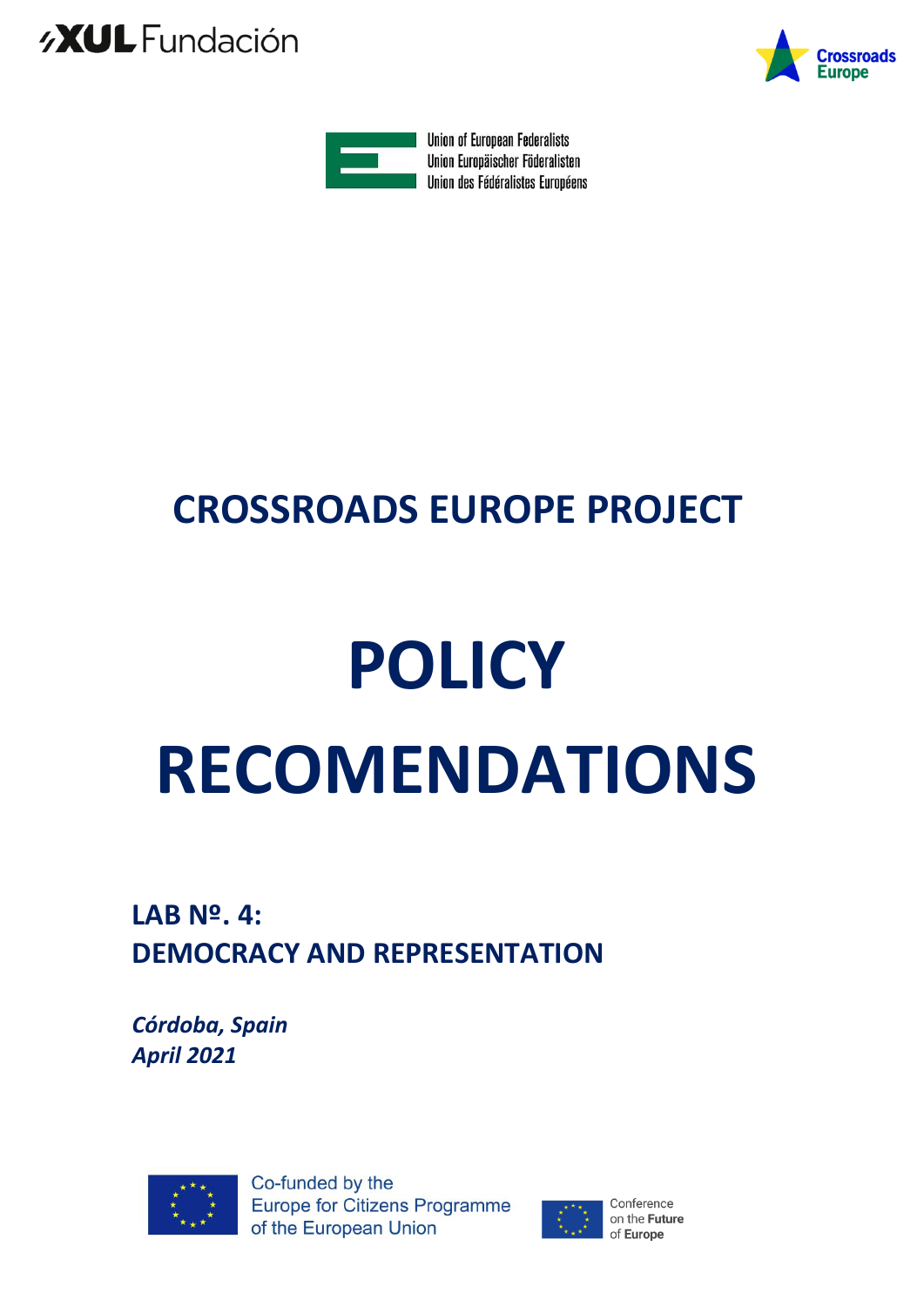## *AXUL* Fundación





**Union of European Federalists** Union Europäischer Föderalisten Union des Fédéralistes Européens

### **INTRODUCTION**

**2**

**Fundación Xul** from **Cordoba, Spain**, organized and energized one of the six online laboratories proposed in the Crossroads Europe project, whose overall goal is to promote European citizenship by encouraging democratic participation, and in which various entities from various European countries have participated.

The Labs are intended to be debate and analysis spaces that foster cross-cutting dialogue among citizens from various countries and sectors of society, engaging them in dialogue on the most pressing policy issues confronting Europe and resulting in policy proposals for dissemination to decision-makers - using a bottom-up approach.

The goal of the Xul Foundation's Laboratory was to enhance knowledge and understanding of the **Conference on the Future of Europe**, which was established to create a more effective, democratic, and sovereign Europe.

This Conference aspires to be **an open, inclusive, transparent, and structured** citizens' forum for discussion of Europe's most pressing issues and concerns. It will contain several physical and virtual locations where individuals from all around Europe may exchange their thoughts and help shape our shared future.



Co-funded by the **Europe for Citizens Programme** of the European Union

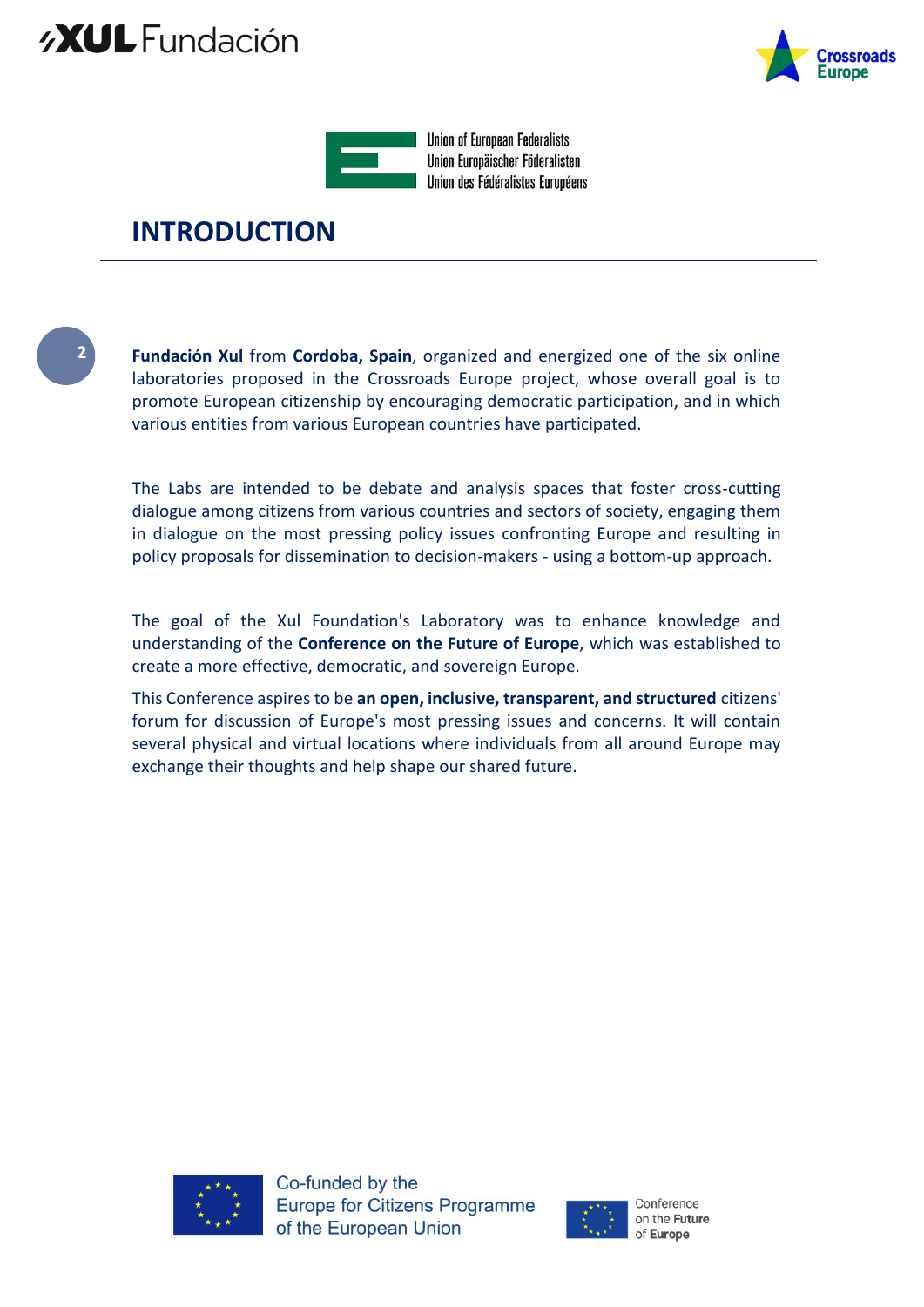## *AXUL* Fundación





**LAB DEVELOPMENT**

*Imagining the Europe of the Future: Participatory Democracy in the European Union*  was the title of Fundación Xul's fourth laboratory, which took place in April 2021.

**3**

Based on the question, **"In 10 or 20 years, what sort of Europe would you prefer to live in?"** People who were interested were asked to learn more, participate, and make ideas for the future of Europe.

To take part in this process, one had to first register on the website, after which one received an instructive dossier on the issues to be discussed, as well as information and an invitation to attend the following analysis and debate spaces:

- The Conference on the Future of Europe: mechanisms for participation. Date: 13 April.
- Virtual strategies for citizen participation. Date: 14 April
- Practical skills for digital citizen participation. Date: 20 y 21 April

Regional and local governments, universities, NGOs, the media, European associations, the associative movement, political parties, trade union organizations, employers' organizations, consumer and user associations, professional associations, citizen participation experiences, and unorganized citizens were all sent personalized invitations.

A total of 112 people interested in the subject registered:

- All received the information pack and the final questionnaire for input and policy recommendations.
- 62 participated in the dialogues.
- 33 participated in the workshops.
- *\* Some of them may be the same people, who attended several events*



Co-funded by the **Europe for Citizens Programme** of the European Union

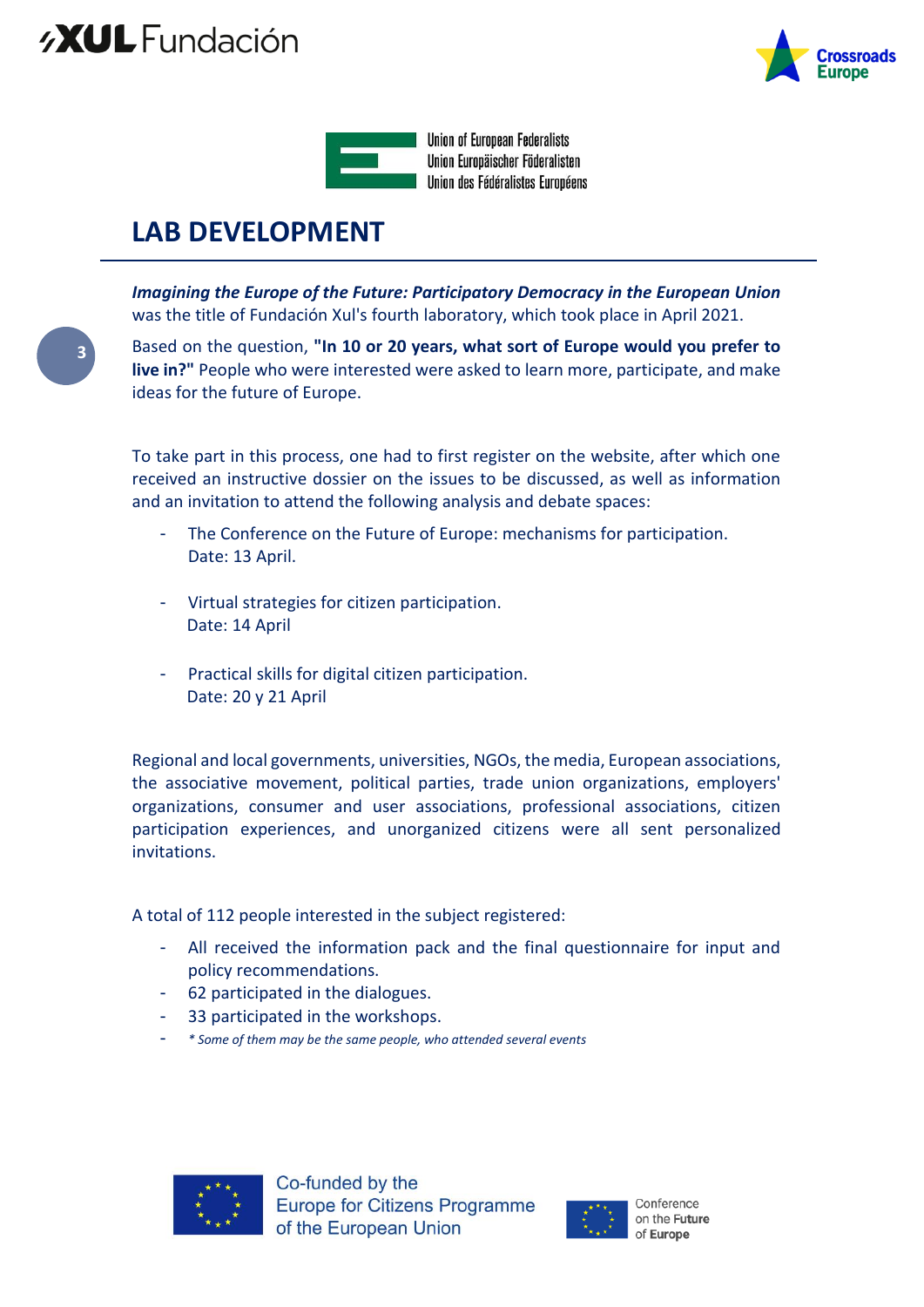



### **POLICY RECOMMENDATIONS COLLECTED**

**4**

Various platforms were built during the process to collect suggestions and contributions from the participants. In the summary below, the main ideas have been organized and grouped:

#### **GENERAL IDEAS**

We must progress from a fictitious sense of European unity to a genuine sense of belonging. Instead of the sum of each country's instruments, Europe requires genuine European tools.

The epidemic has brought attention to the need for Europe's legislative, health, and communication systems to be strengthened.

To enhance the number and diversity of citadels across Europe, citizen engagement mechanisms must be made more accessible.

To lessen citizens' dissatisfaction with Europe strengthening 'European identity,' work must be done.

The pandemic has created an opportunity in the expansion of virtuality, which has the potential to bring citizens from various countries closer together and encourage participation in international activities.

Citizen engagement necessitates organizational processes and tools, as well as exceptional logistical support, which must be considered.

Political parties and European institutions must demonstrate a stronger commitment to citizen participation.

Any structural change at the European level must be accompanied by enough technological, human, and financial resources.

The Lisbon Treaty's instruments must be changed and modified in order to build a more united and federalist Europe. Europe may require a new treaty to reflect current demands and needs.

Without having to go via regional and national systems, direct connection between the local and Europe is feasible. Citizens from all throughout the region are demanding for more direct and effective means to communicate with Europe.



Co-funded by the **Europe for Citizens Programme** of the European Union

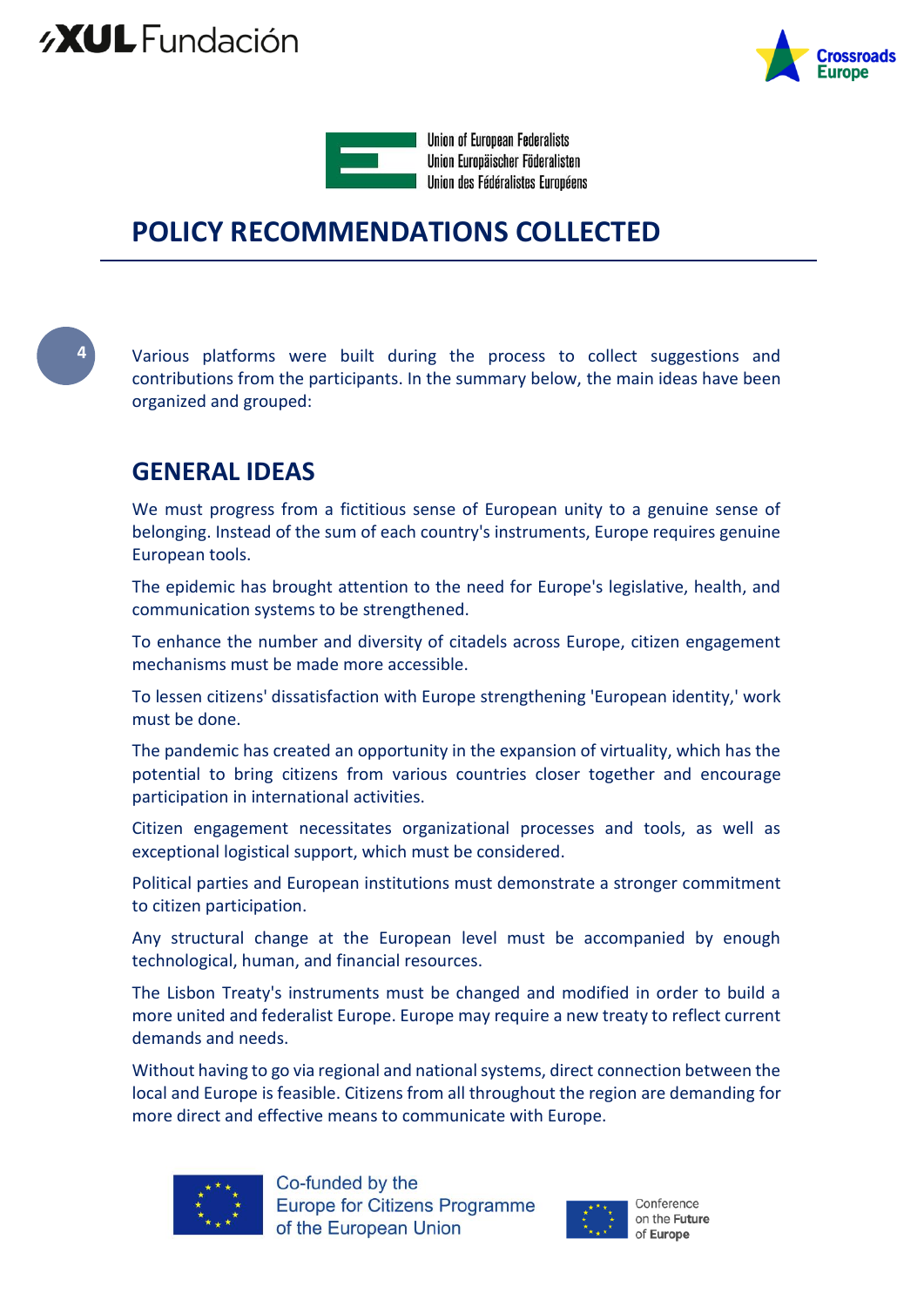## *AXUL* Fundación





**Union of European Federalists** Union Europäischer Föderalisten Union des Fédéralistes Européens

A strategy is required for Europe to open up to digital citizen participation.

To prevent the notion that participation has no practical implications, proposals derived from debates and participatory citizen procedures must be articulated with public policies at the European and national levels.

Participant criticism must be embraced and encouraged.

#### **SUGGESTIONS AND RECOMMENDATIONS**

- Strengthening the concept of the unity of Europe, with proposals such as:
	- Develop a European electoral law.
	- Encourage the formation of truly transnational European political parties that go beyond the aggregation of similar ideological currents from various European countries.
	- Maximize existing 'Europeanist' instruments, such as the European Court.
	- **Design a financial and fiscal union mechanism.**
	- **Promote health unity.**
	- **Promote European mobility models such as Erasmus+.**
- Develop citizen-centered communication strategies that promote European identity and a sense of belonging.
- More collaborative, open, participatory, plural, and transparent institutions will strengthen European institutionalism.
- Existing European involvement mechanisms should be strengthened in order to make them more accessible to citizens (which they are not currently) and to reinforce their current fragility:
	- **European Parliament Petitions Committee.**
	- Citizens' Initiatives.
	- **Public consultations.**
	- Conference on the Future of Europe.
- To raise awareness and bring these and other participation mechanisms closer to citizens, to increase participation.
- Design realistic participation processes and strategies. Don't just focus on tools.
- Transform citizen suggestions into plans, policies, rules, and budgets, among other things. Describe the outcomes of the participation processes in terms of institutional structure and legislative procedures (for this, the whole process must be connected with the corresponding institution, it cannot be alien to it and then pretend to assume the conclusions).
- Promote participatory processes using random samples of the population (by lottery).



Co-funded by the **Europe for Citizens Programme** of the European Union